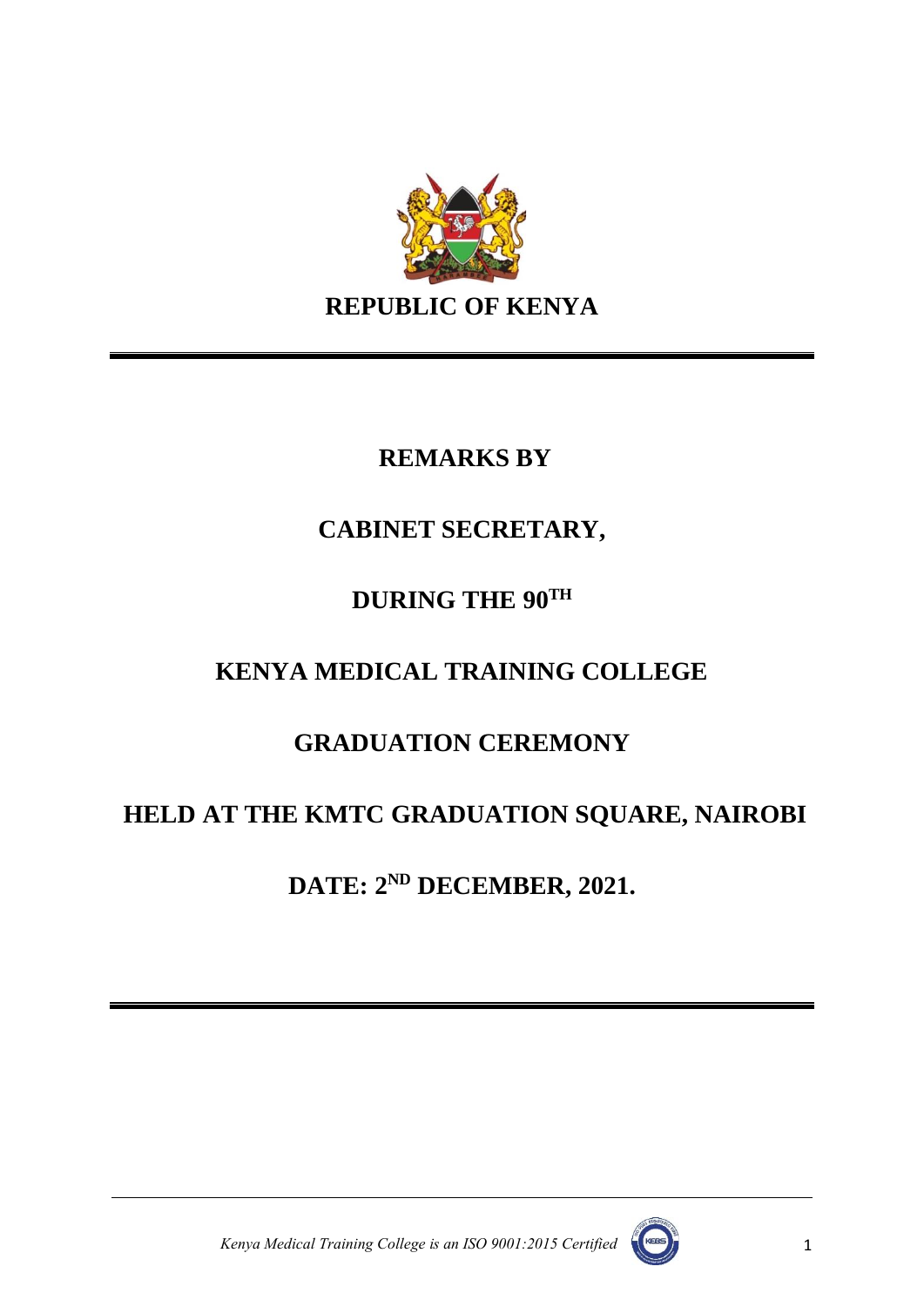- **Chairperson of the KMTC Board of Directors, Amb. Zachary Muburi-Muita**
- **KMTC Board of Directors**
- **KMTC Acting Chief Executive Officer, Dr. Kelly Oluoch**
- **Representatives of Government Agencies**
- **Development Partners**
- **Graduating Class of December 2021 and their families**
- **Members of the Fourth Estate**
- **Faculty, Staff and Students**
- **Online audience,**

### **Ladies and Gentlemen,**

Allow me to begin by thanking the entire KMTC fraternity for their warm welcome at this graduation ceremony. I am delighted to celebrate this auspicious occasion with all of you as KMTC marks its 90th Graduation ceremony.



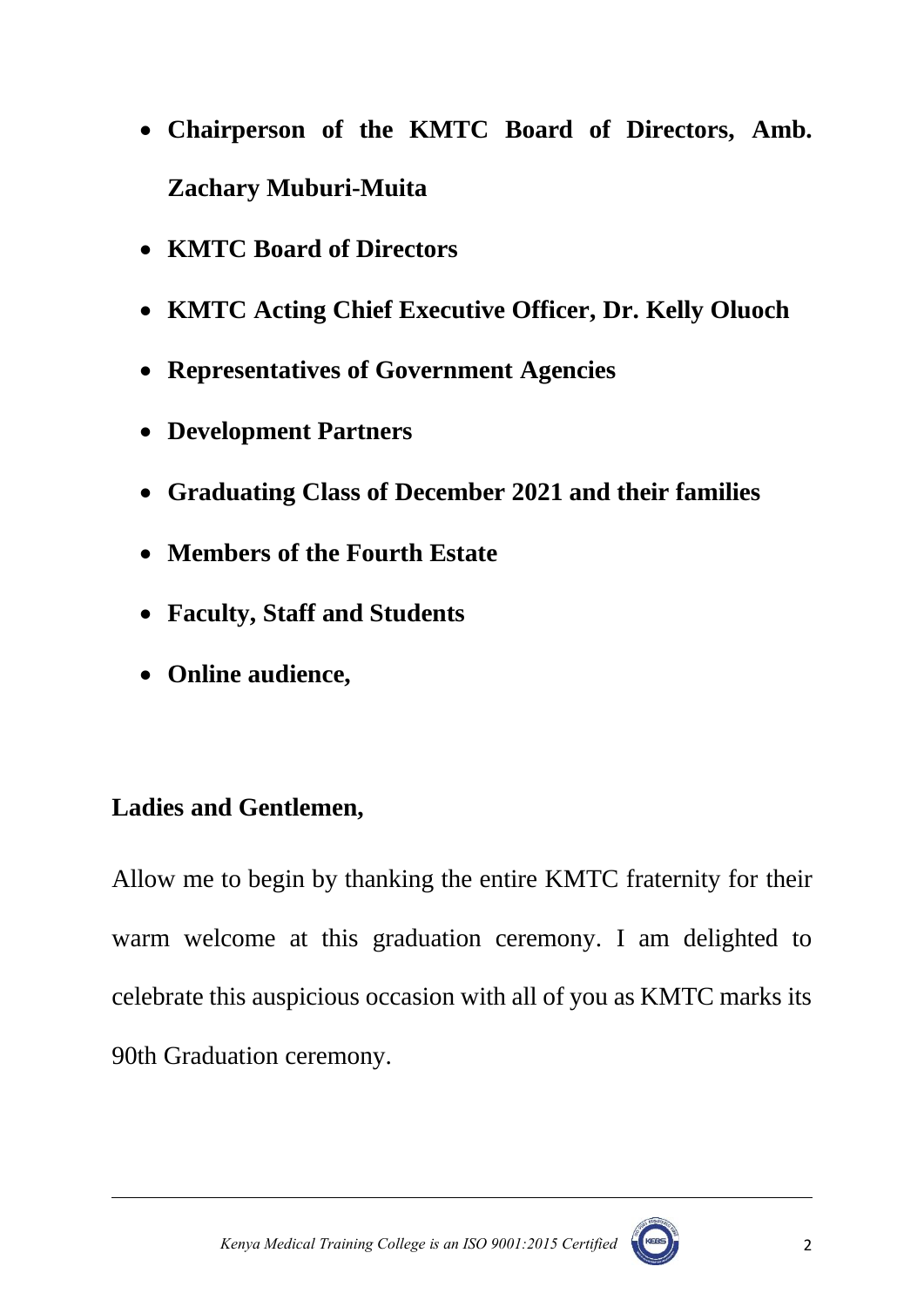I am proud of this institution that has contributed immensely to the development of our country by producing competent health professionals in various disciplines.

I want to congratulate the class of December 2021 for their tireless efforts and commitment to undertake courses in the medical field. To many of you, this is a realization of your dreams. We all share in your joy and are very proud of what you have accomplished. *Hongera sana!* 

I know that your training here at KMTC has equipped you, not just with knowledge, skills and abilities but it has also given you a great foundation to become positive agents of change who will provide solutions to the problems facing our health sector.

As you go out, remember that the interest of your patient supersedes any other interest. May you remain patriotic Kenyans and proud ambassadors of the KMTC.



 *Kenya Medical Training College is an ISO 9001:2015 Certified* 3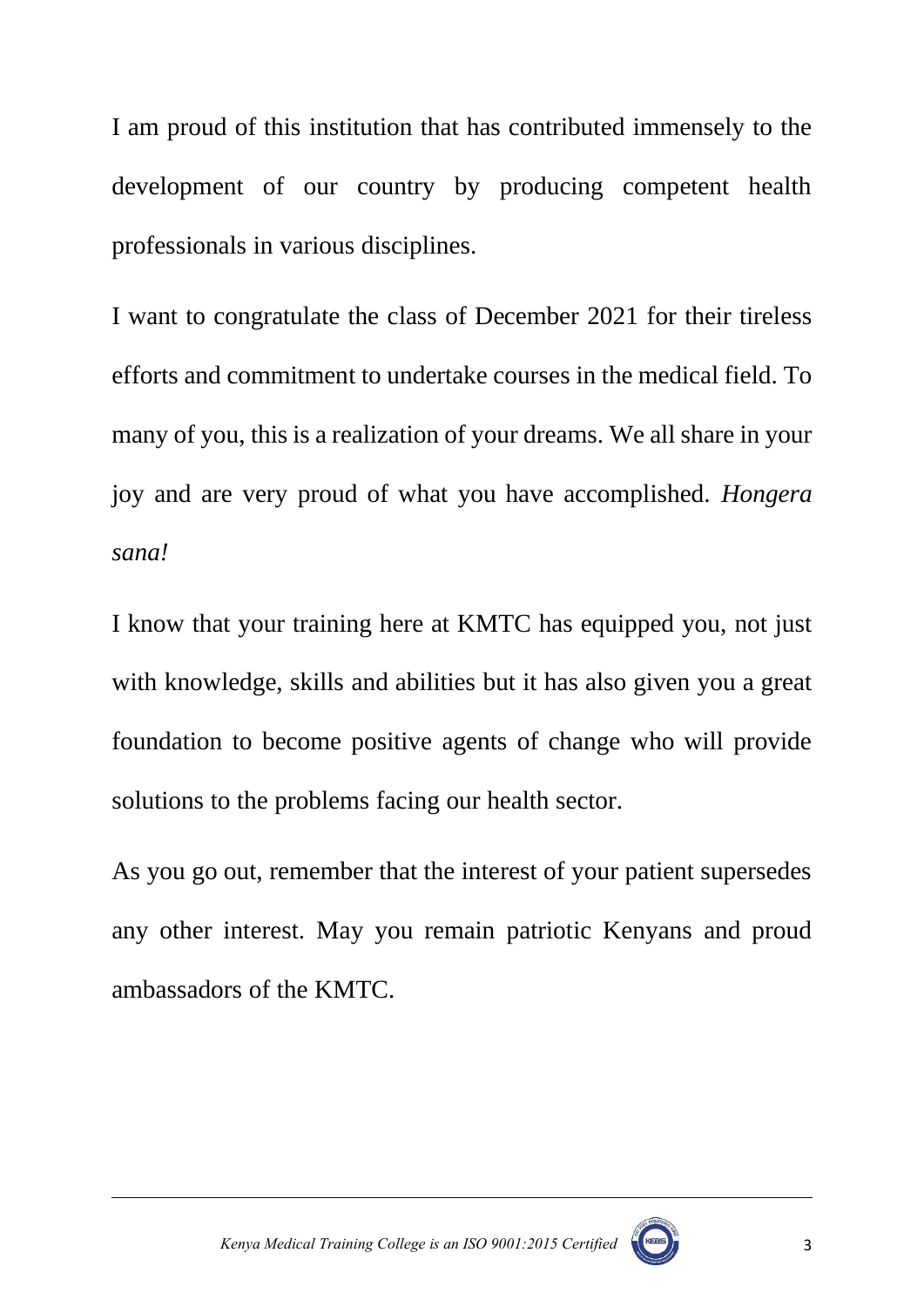#### **Ladies and Gentlemen,**

Our country, like many other countries in the world, is working towards achieving the United Nation's Sustainable Development Goals whose duration of accomplishment coincides with that of our national development blueprint, the Kenya Vision 2030.

Aspirations of the Sustainable Development Goals are dependent on a strong, skilled, motivated and responsive health workforce.

The global agenda of sustainable development is directly linked to fulfilling the aspirations of adolescents and youth. Empowering the world's 1.8 billion young people, these graduands included, and unleashing their full potential to contribute to economic and social progress, is instrumental for bringing the 2030 agenda for sustainable development to life.

Aware of this objective, the Government has set a strategic roadmap through "The Big Four Agenda", premised on Universal Health Coverage that seeks to provide affordable health care for all. I note with satisfaction that KMTC is committed to this agenda, through

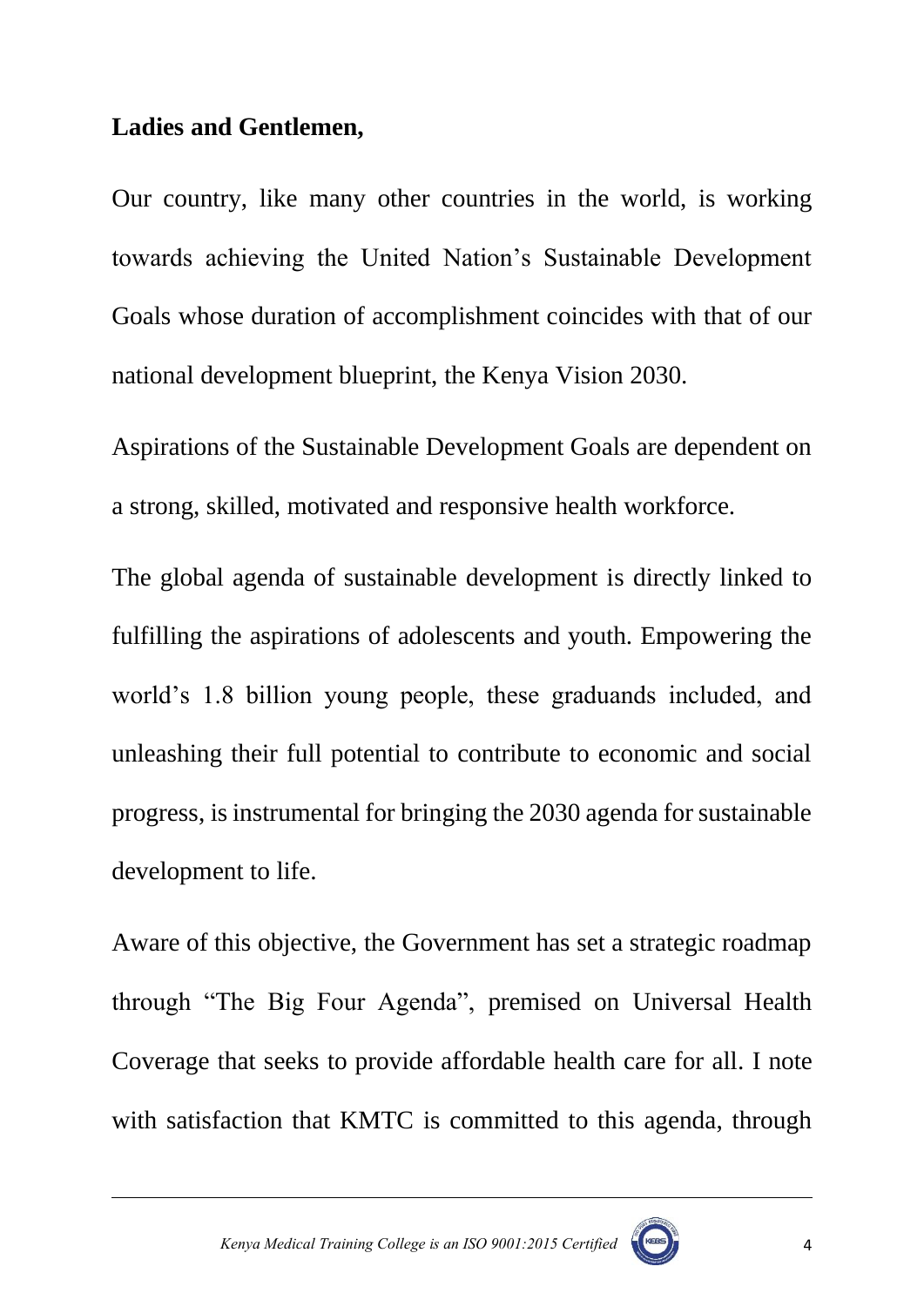training of Human Resources for Health, some of who are being presented during today's graduation.

#### **Colleagues and friends,**

The Constitution provides for citizen's fundamental rights and freedom, including the right to the highest attainable standards of health. As is now clear, the UHC agenda promises to deliver on this right.

We have made tremendous effort towards ensuring socioeconomic transformation through access to equitable, affordable and highquality healthcare for all Kenyans.

To actualize this promise, we began the UHC journey with a waiver of user fees in lower-level health facilities and improving health security. Now, the Government has designed and is implementing several policy reforms and programs in the health sector. These include an explicit Policy on UHC and essential benefit package, the Kenya Health Sector Strategic Plan 2018–2023, the Kenya Health Policy 2014–2030, just to mention but a few.

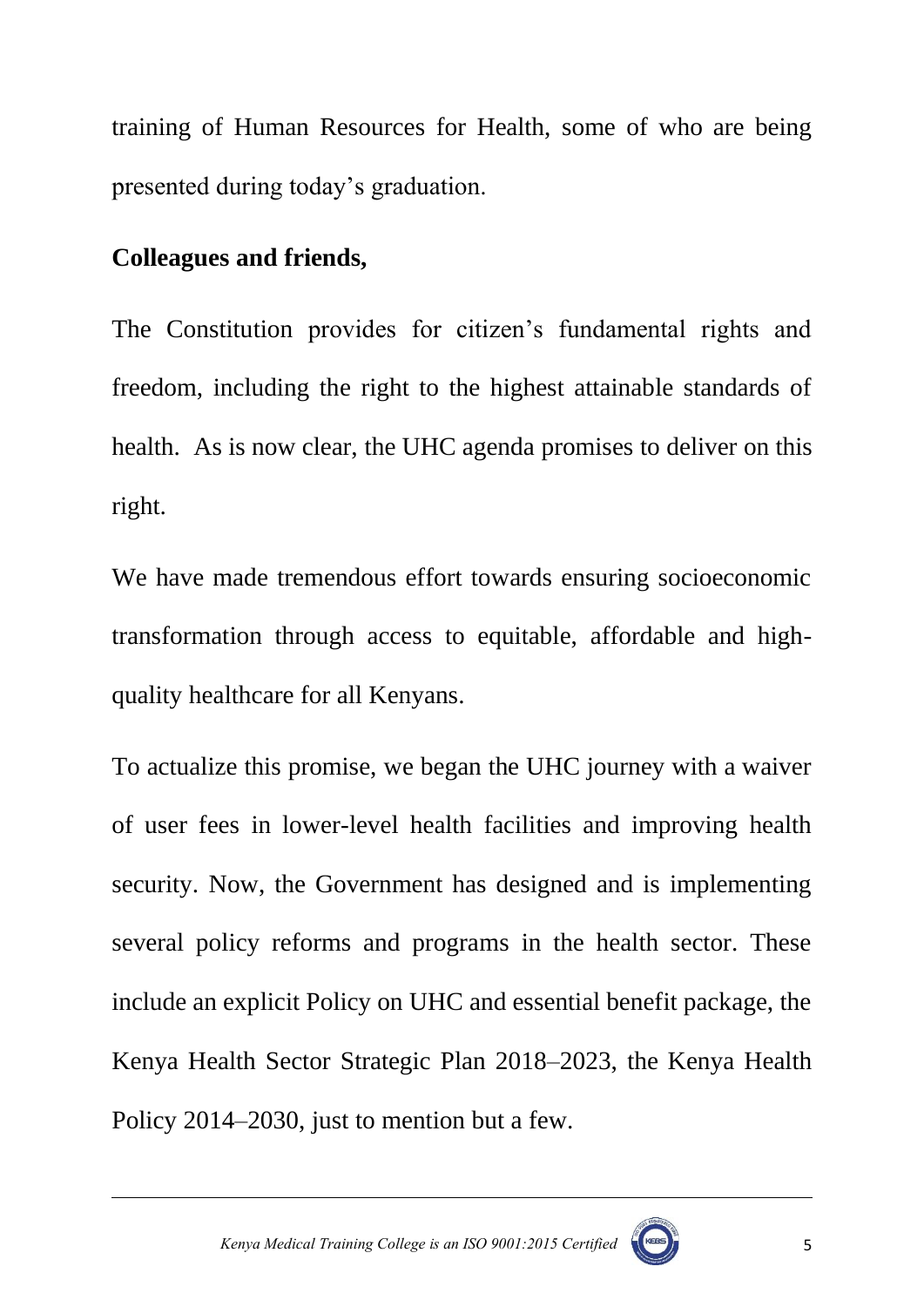To increase access and demand for services in public hospitals as well as address emerging and re-emerging health challenges, investment in initiatives such as:

- Primary Health Care.
- Free maternity services commonly referred to as **Linda Mama**.
- Health insurance subsidies for the vulnerable.
- Development of a health financing strategy as well as
- Increase in staff and world class medical equipment, have been prioritized.

Towards addressing the soaring demand for customer-centered quality health services, the Government continues to collaborate with like-minded partners and County Governments. These efforts have resulted in increase in the number of healthcare workers to meet health demands and improve the health worker population ratio, especially in hard to reach areas, aspirations of which today's graduands strategically enhance.

To strengthen the regional supply chain of affordable health products and increase access to specialized health services for Kenyans, we

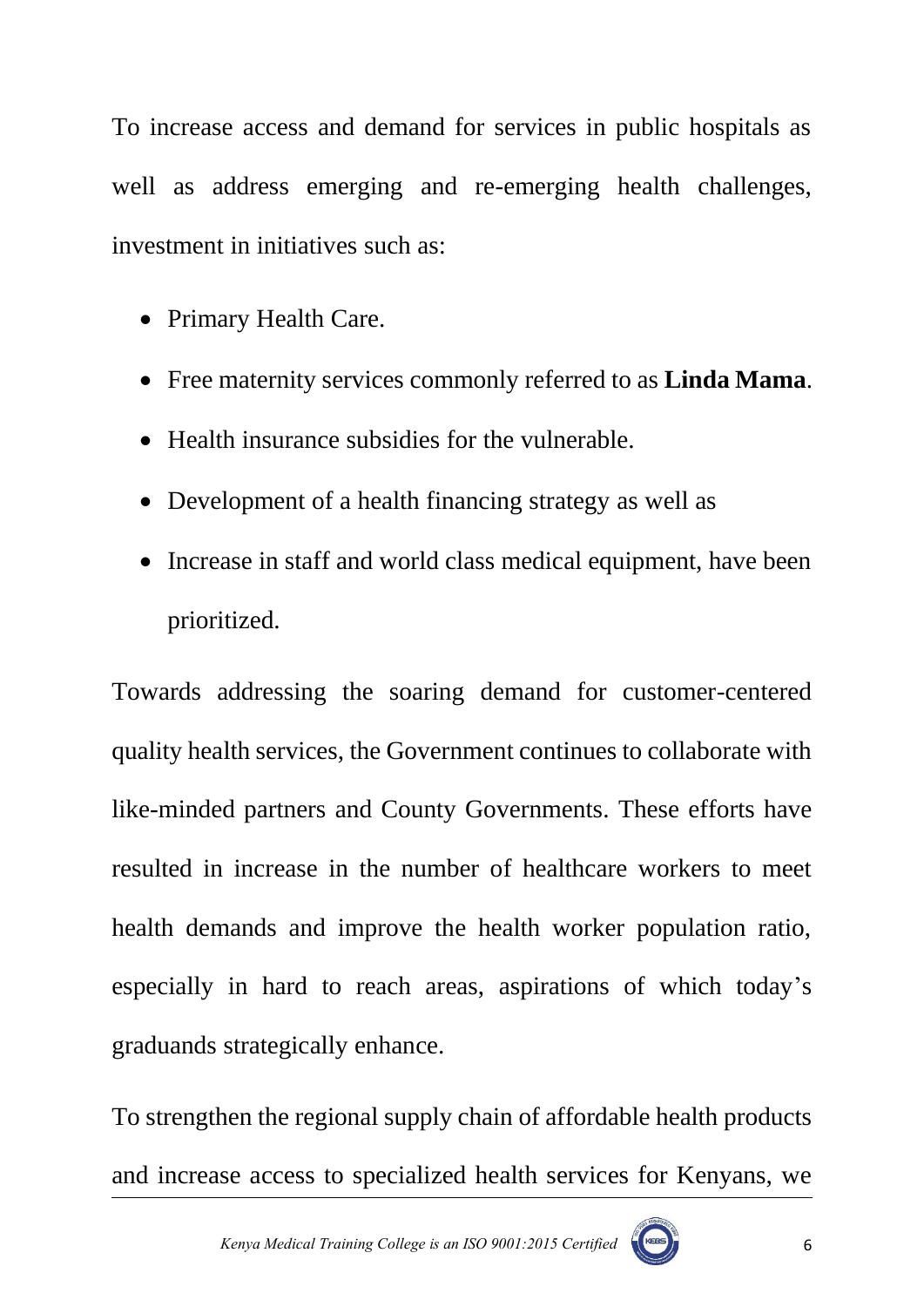remain committed to joining hands with entities willing to collaborate on telemedicine, diagnostics capacity, as well as vaccine and pharmaceutical production.

#### **Ladies and Gentlemen,**

I am aware of the strategic role that the College plays in attainment of UHC in as far as training is concerned. I direct the Board to ensure quality of training to all our mid-level health workers for sustainable provision of health care services for all is not in any way compromised. In collaboration with my Ministry and County Governments, KMTC Board should explore other measures to mitigate the gaps in Human Resources for Health in the country including a collegiate health care workers training system in our health facilities, so as to achieve the desirable health workforce in the country in the shortest time possible. In this regard, I challenge the board to think not just of the current needs but also those of the future. You need to ask what will the healthcare worker of the future need to look like and how best is the institution preparing the students for



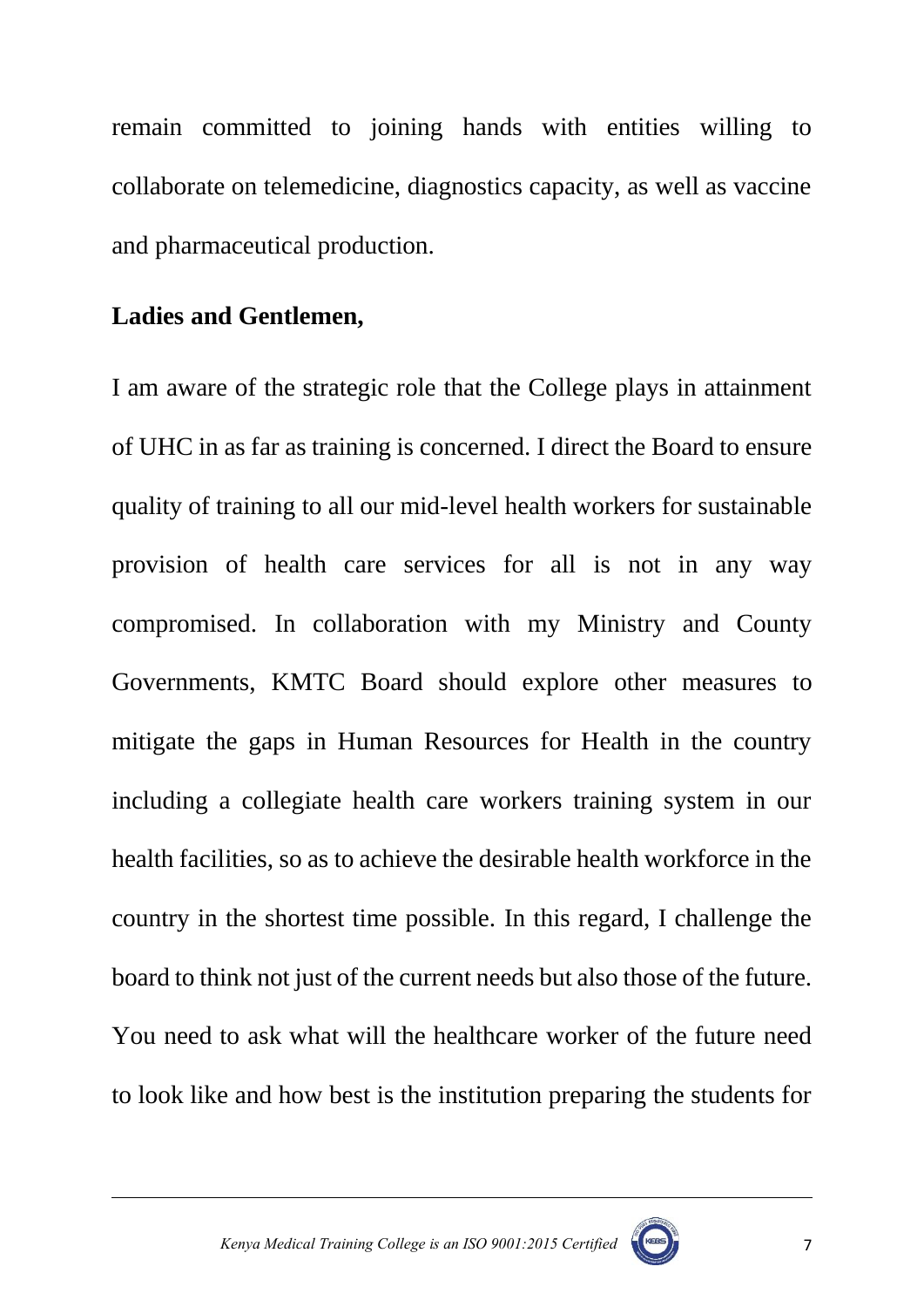that environment? How will the graduates from this college interact with the emerging and technological trends of the future?

#### **Ladies and Gentlemen,**

I am particularly pleased to note that the graduands being released today are part of our medical fraternity, playing a key role in offering critical services to Kenyans in the management of the Covid 19 pandemic. While I appreciate the bravery and dedication of our medical personnel in tackling the pandemic, we need to ask ourselves, how differently shall we deal with pandemics such as Covid 19 in the future, and to what extent will this college have prepared out health care workers to deal with that challenge.

I want to recognize the good work done by KMTC in the fight against the epidemic. I urge that we do not sit back and relax but rather explore how else we could respond better. This calls for deliberate focus in research on emerging trends in medical care in all the areas of training in the college.

Speaking of research, the implementation of the UHC has been greatly enhanced by the adoption of technology and research. It gives

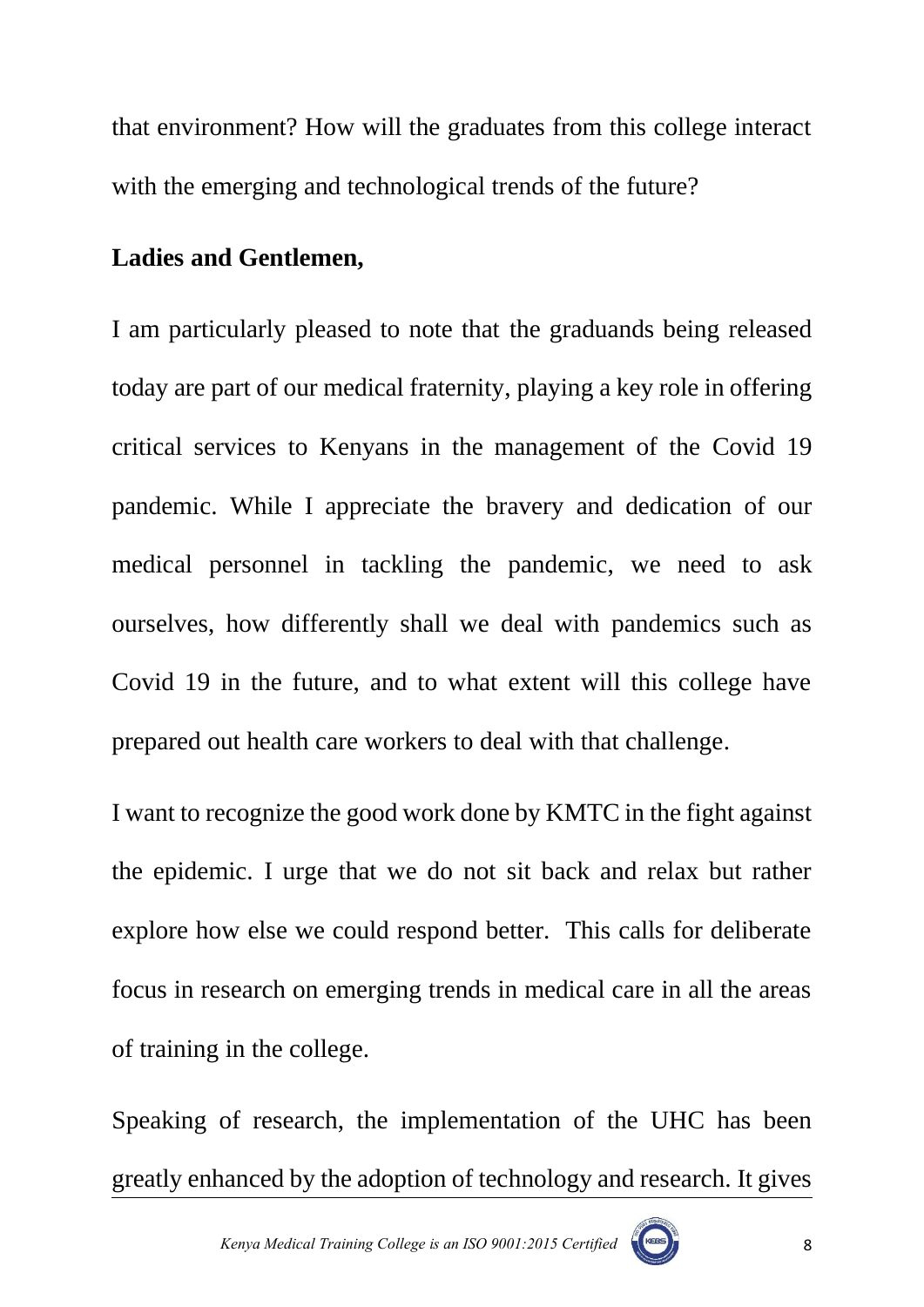me great pleasure to note that the College has up-scaled the uptake of research activities, embraced simulation laboratory for interprofessional training and leveraged on ICT to enhance blended learning as well as service delivery.

When the Government declared the epidemic a national emergency at the onset of the COVID-19 pandemic and all learning institutions physically closed, the College instituted remote ICT supported learning interventions to ensure continuity of teaching and learning.

Indeed, the College's innovative strategy and e-Learning platform, of which several training institutions are currently benchmarking on, ensured graduands completed their studies as scheduled.

This is as it should be, but it also calls for renewed interest in specialized training in areas that we need greater attention such as oncology, radiology and critical care. I challenge the board to shine a spotlight on these and other areas so that our overall response to medicare in the country can be most meaningful to our citizens and contribute to putting a smile on the faces of those seeking services in our facilities.



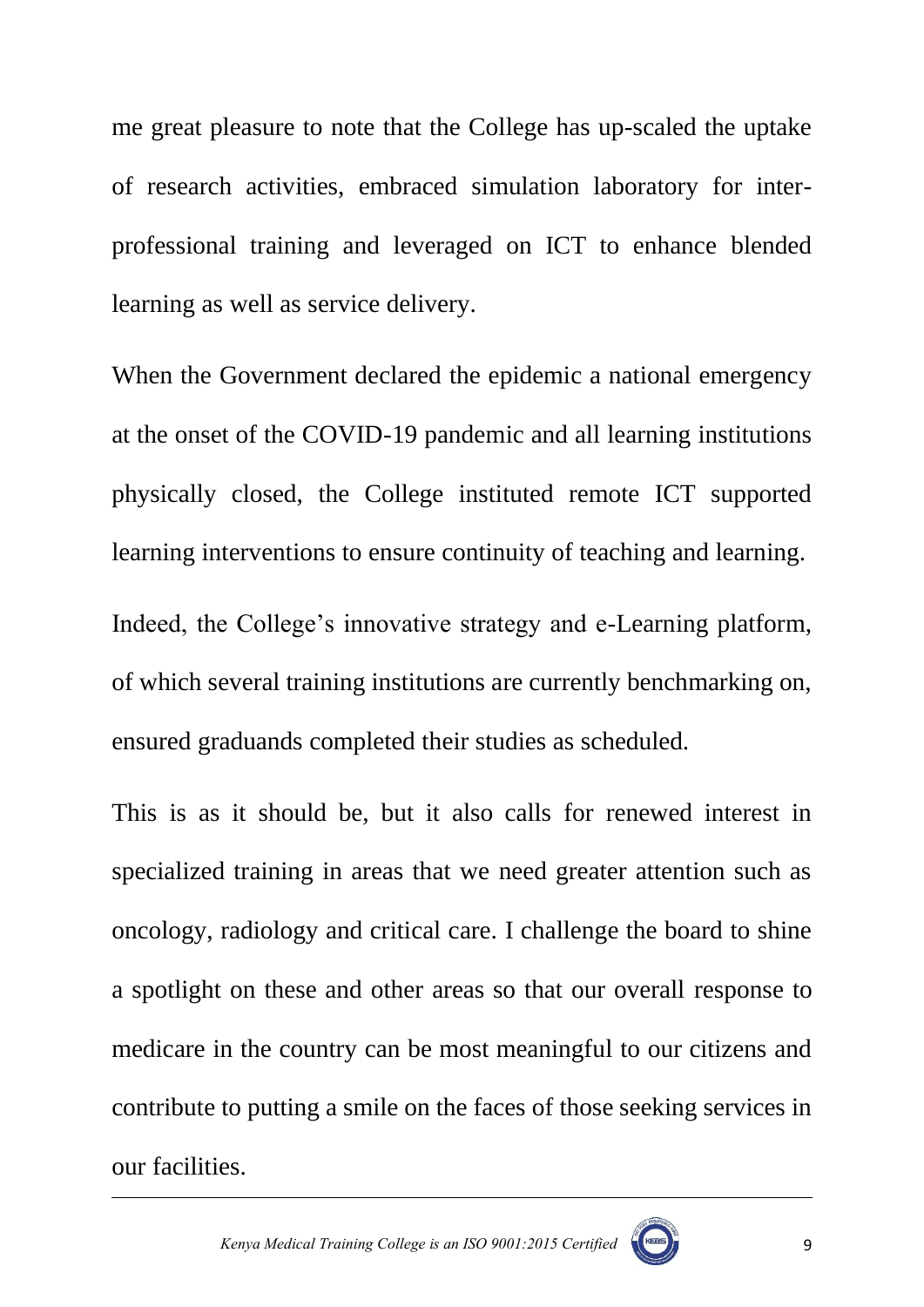To the graduands, you leave this college at a very interesting time, a time when the world is most interconnected through technology, and also a time when the world is most unequal on the supply of human resources for health. You will be better when you do not consider this graduation your last, literally in you academic endevours but also in practice, as you go about delivering services in your chosen field. As future stewards of this country, I urge you to tap the available resources, including digital health innovations to improve yourselves and our healthcare service delivery. You are among the 11,000 graduands leaving the college every year, but you must see yourself not just as a statistic, but rather as a critical player in the health sector. You must challenge yourself to not just be a good healthcare worker but the best that you can be. You must be your own greatest competitor and cheerleader. In being the best you can be, you will contribute to the provision of quality healthcare for our people, your relatives and friends.

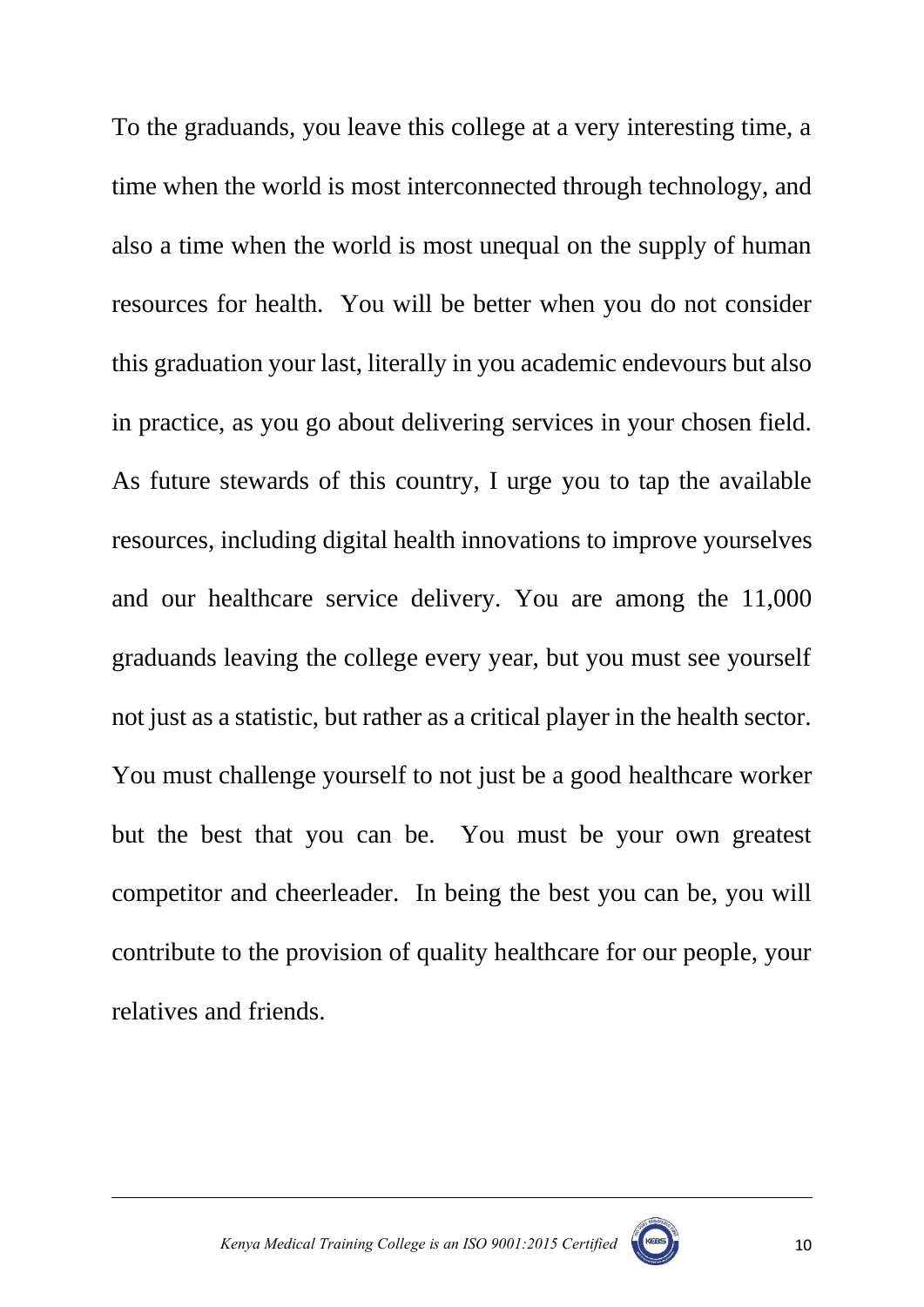#### **Ladies and Gentlemen,**

These graduands will from this day moving forward belong to an alumnus of students from a great institution. An institution committed to continuous development aimed at finding solutions to our human resource needs. I note with gratification that to reduce the burden of treatment emanating from late diagnosis, the College continues to attach its trainees to Rural Health facilities, where they spend over 51,000 hours weekly on community diagnosis and treatment.

The College remains a major exporter of Health workforce, with Graduates working in far off countries in Europe, Australia and USA, directly contributing to national development through diaspora remittances and investments from Kenyans working abroad.

It is worth noting that the College in partnership with the Ministry of Health continues to regularly introduce new courses as well as align its training curricula with today's realities and aspirations of the future so as to produce a global health workforce who meet international standards.



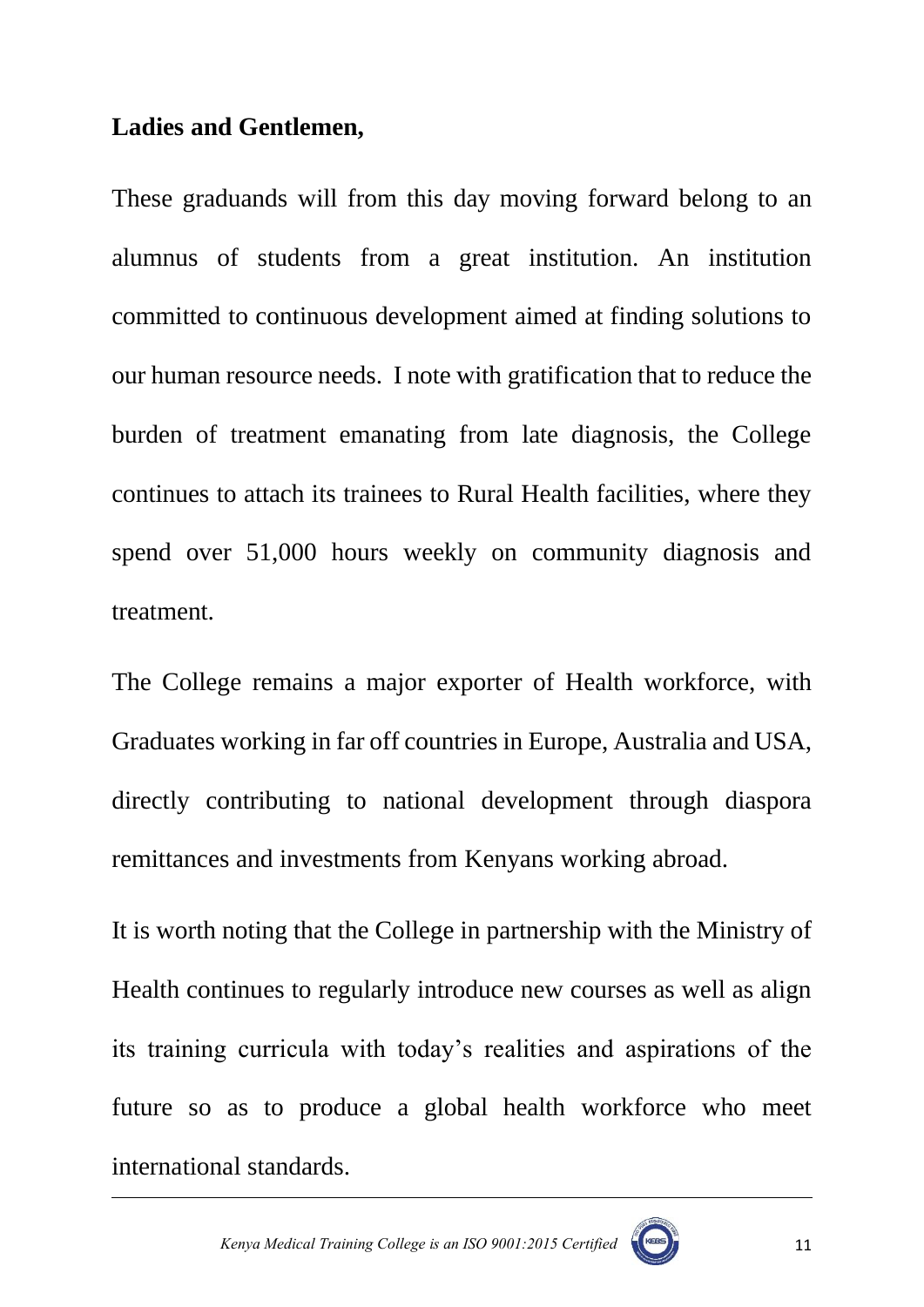I commend the Board of Directors led the Chairperson Amb. Zach Muburi-Muita for offering the strategic direction that has steered the College to greater transformation in achieving its vision of "being a model institution in the training of competent health professionals".

To the Management team led by the Acting Chief Executive Officer Dr. Kelly Oluoch, thank you for your commitment and contribution that has ensured the College continues to produce middle-level health workforce to support health service delivery in the country.

Lastly, I wish to appreciate our esteemed partners for their collaboration, cooperation and synergy in supporting the implementation of health policies in the country, eventually building a resilient heath system in pursuit of attainment of UHC, as a key driver of social economic development and prosperity.

#### **To the Graduands as I finish;**

Today is a happy day as we celebrate your academic success. Go out and promote the values that have been instilled in you. Be the transformational leaders that you have been trained to be.